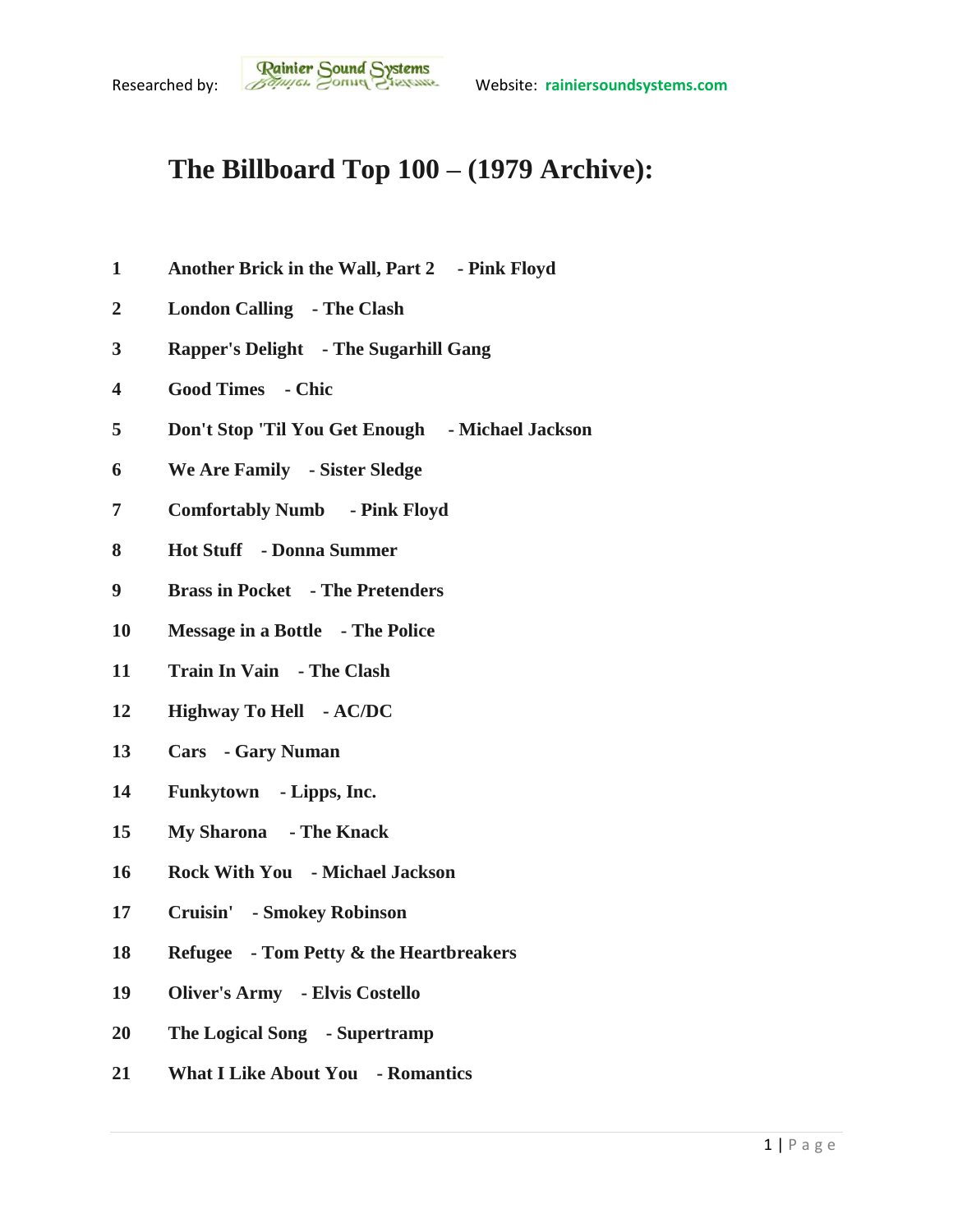- **Hey Hey My My (Into the Black) - Neil Young & Crazy Horse**
- **Bad Girls - Donna Summer**
- **Boogie Wonderland - Earth, Wind & Fire with the Emotions**
- **After the Love Has Gone - Earth, Wind & Fire**
- **Crazy Little Thing Called Love - Queen**
- **Don't Bring Me Down - Electric Light Orchestra**
- **Ain't No Stoppin' Us Now - McFadden & Whitehead**
- **I Don't Like Mondays - Boomtown Rats**
- **Life During Wartime - Talking Heads**
- **I Was Made for Lovin' You - KISS**
- **Up the Junction - Squeeze**
- **Ladies Night - Kool and the Gang**
- **Atomic - Blondie**
- **I Do Love You - GQ**
- **I Wanna Be Your Lover - Prince**
- **Sara - Fleetwood Mac**
- **Video Killed the Radio Star - Buggles**
- **Boys Don't Cry - The Cure**
- **Pop Muzik - M**
- **Don't Do Me Like That - Tom Petty & the Heartbreakers**
- **Ring My Bell - Anita Ward**
- **The Devil Went Down to Georgia - Charlie Daniels Band**
- **Working My Way Back to You - Spinners**
- **Eton Rifles - The Jam**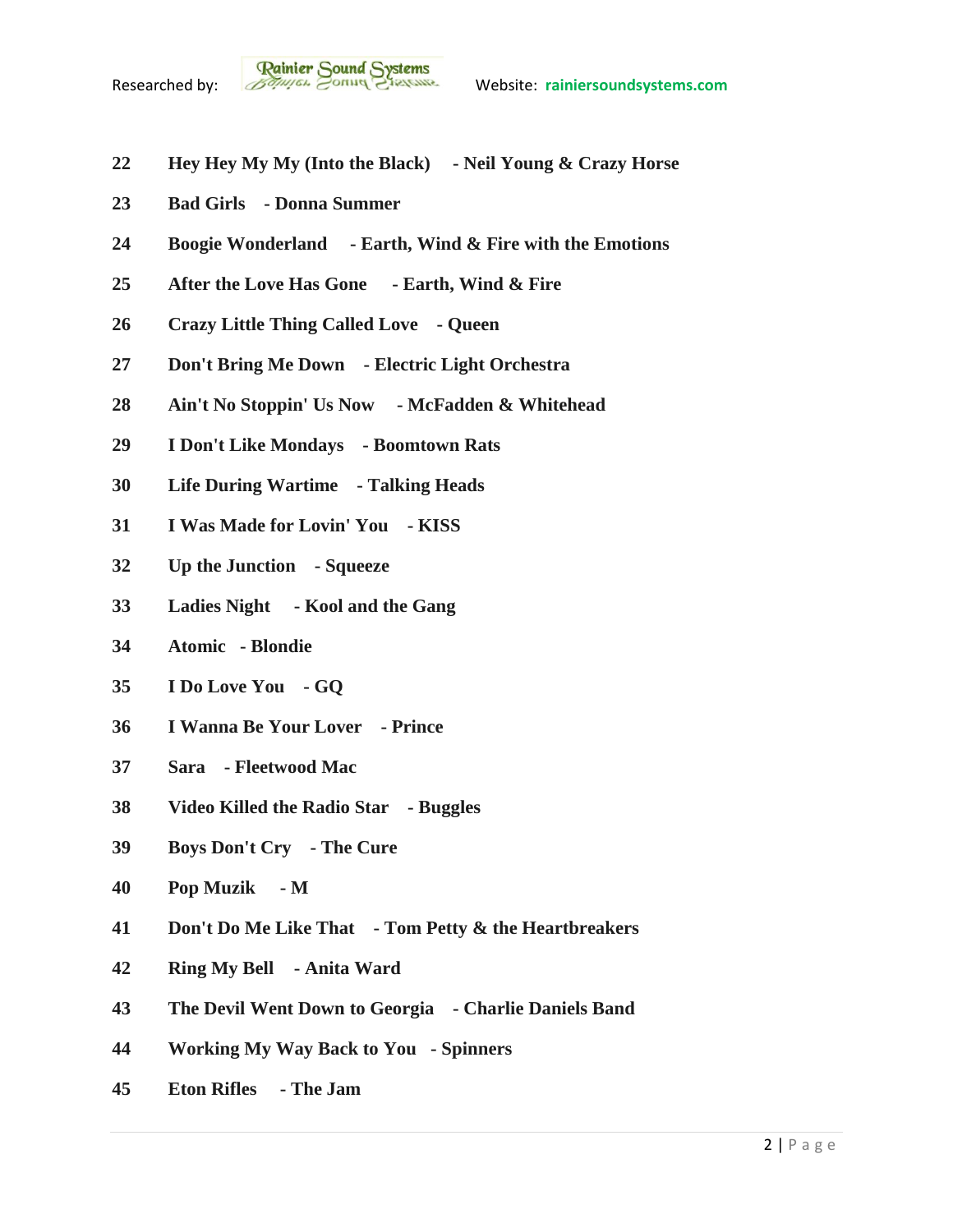

- **Walking On the Moon - The Police**
- **Bounce, Rock, Skate, Roll - Vaughan Mason & Crew**
- **Tusk - Fleetwood Mac**
- **And the Beat Goes On - Whispers**
- **Are Friends Electric? - Tubeway Army**
- **Breakfast In America - Supertramp**
- **Special Lady - Ray, Goodman & Brown**
- **Too Much Too Young - Specials**
- **Forever Mine - O'Jays**
- **Cruel To Be Kind - Nick Lowe**
- **On the Radio - Donna Summer**
- **Dreaming - Blondie**
- **Gangsters - Special A.K.A.**
- **Peace, Love and Understanding - Elvis Costello**
- **Take the Long Way Home - Supertramp**
- **Fool In the Rain - Led Zeppelin**
- **I Call Your Name - Switch**
- **All My Love - Led Zeppelin**
- **The Second Time Around - Shalamar**
- **Chuck E's in Love - Rickie Lee Jones**
- **Let's Go - Cars**
- **One Step Beyond - Madness**
- **Disco Nights - GQ**
- **Making Plans For Nigel - XTC**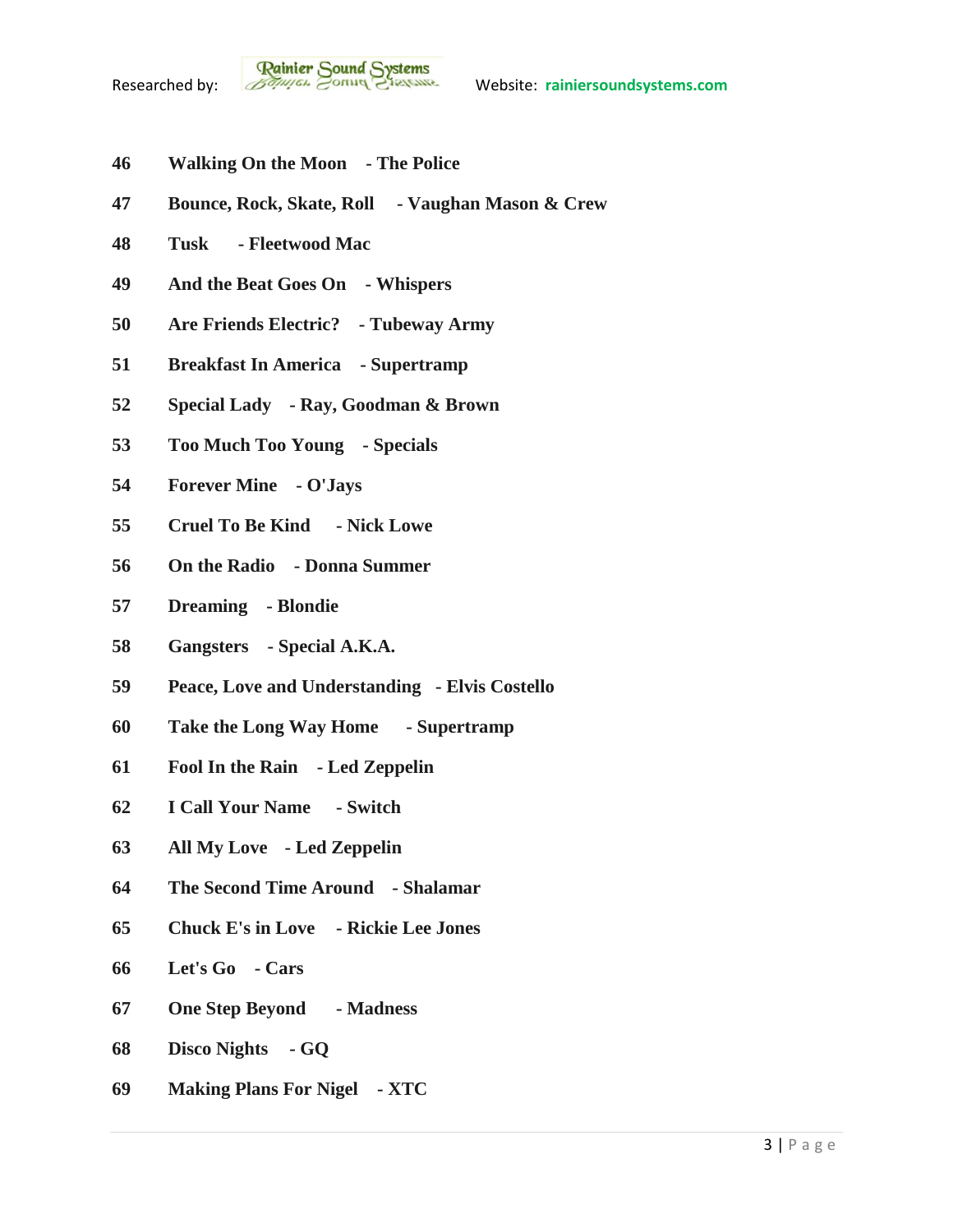- **Escape (The Pina Colada Song) - Rupert Holmes**
- **Turn Off the Lights - Teddy Pendergrass**
- **The Long Run - Eagles**
- **Heartbreaker - Pat Benatar**
- **My Girl - Madness**
- **Rock 'n' Roll Fantasy - Bad Company**
- **Funkin' for Jamaica - Tom Browne**
- **Knee Deep - Funkadelic**
- **Young Lust - Pink Floyd**
- **Off the Wall - Michael Jackson**
- **Tragedy - Bee Gees**
- **Heartache Tonight - Eagles**
- **Cool For Cats - Squeeze**
- **Dance the Night Away - Van Halen**
- **Too Hot - Kool and the Gang**
- **Born to Be Alive - Patrick Hernandez**
- **Money - Flying Lizards**
- **Chiquitita - Abba**
- **Reasons To Be Cheerful, Pt. 3 - Ian Dury & the Blockheads**
- **Lovin' Touchin' Squeezin' - Journey**
- **Hey You - Pink Floyd**
- **Goodbye Stranger - Supertramp**
- **Rock 'n' Roll High School - Ramones**
- **You Can't Change That - Raydio**